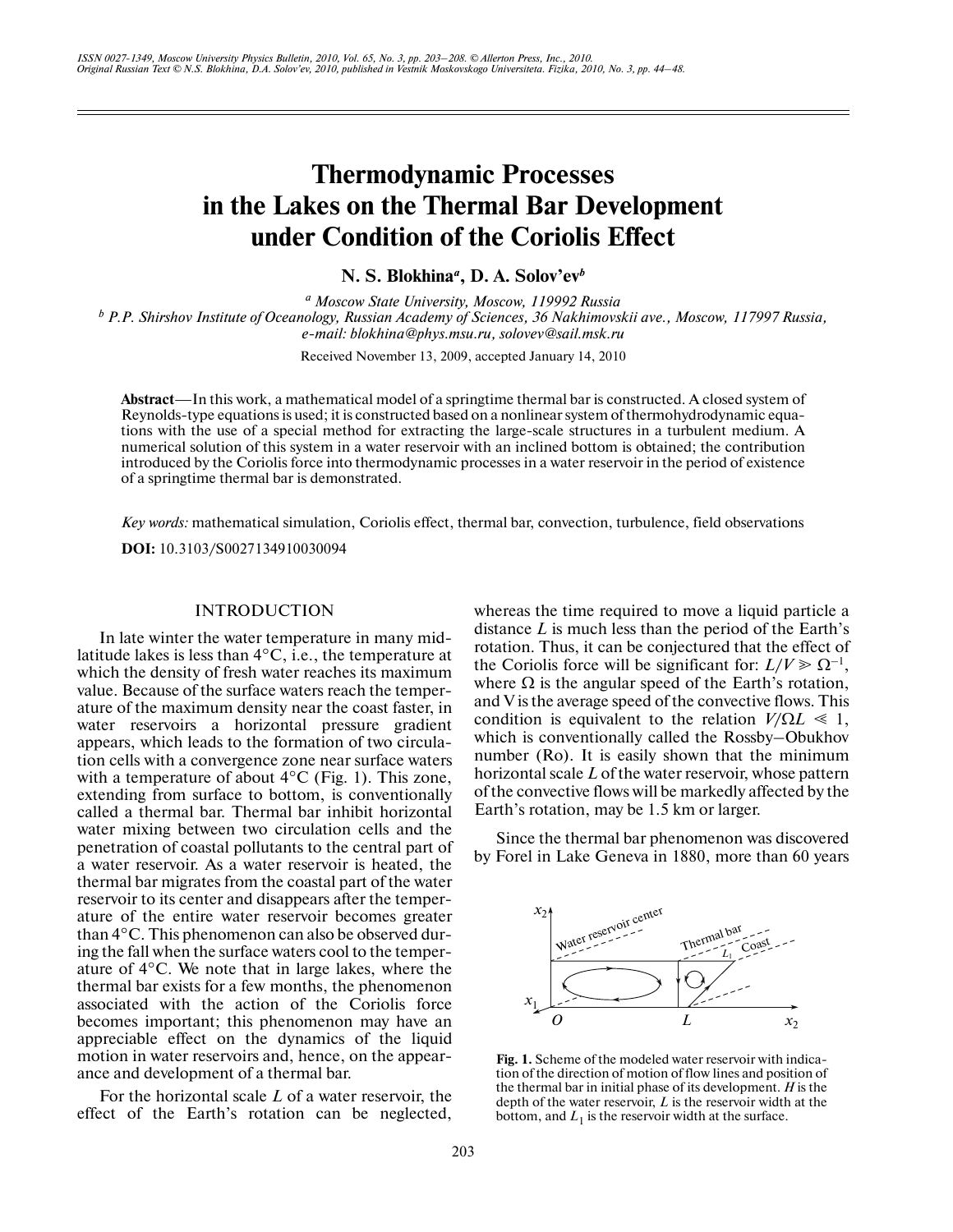elapsed before systematic studies of this phenomenon were initiated. First of all, these were the field observa tions in Yakimansk bay of Ladoga Lake that were initi ated by A.I. Tikhomirov [2, 3] and continued subse quently by both Russian and foreign researchers in the Onega, Ladoga, and Great lakes, as well as other lakes of the world [4–6]. Those works present the data on the distribution of the fields of the temperatures and flow speeds in the thermal frontal zone and speeds of thermal bar motion. The data of many authors suggest that the speed of thermal bar propagation may range from 200 to 1000 meters per day. It was found that the horizontal components of flow speed in the vicinity of a front are close to 0.01–0.05 m/s. Based on analysis of a multiyear observation database, researchers have derived empirical dependence relating the lake depth *H* overlain by the 4°C isotherm on the water surface to the observation dates. This empirical formula made it possible to determine the average position of the springtime thermal frontal zone on the surface of Ladoga Lake for any date [6]. Formulas were derived to calculate the propagation speed of the thermal bar, taking into account the vertical heat flow into the water surface [7] and the heating effect of the warm coastal zone [8]. However, all works dealing with these field observations have disregarded the specific fea tures of the currents caused by the Coriolis force. This issue is also omitted in studies concerned with labora tory simulation of thermal bar, due to size limitations on the laboratory setup. Only theoretical studies can indicate the specific features of the currents by taking the Coriolis force in hydrodynamic equations into account.

All earlier theoretical studies of the thermal bar phenomenon can be split into two categories. Studies of the first category concentrate on prediction of the propagation of thermal bar; they are based on heat bal ance models [2, 9, 10], again disregarding the specific features of the geostrophic effects. The second cate gory covers the area of mathematical simulations. These studies may provide detailed distribution fields of temperature and flow speeds in water reservoirs of different sizes, with and without taking the Coriolis forces in thermohydrodynamic equations into account; they may also compare the modeling results. Among the most familiar works that have taken the geostrophic effects in momentum transfer equations into account, we can mention [10, 11, 12, and 13]. However, these works focused on the analysis of flows observed in finite areas of water reservoirs near thermal bar. They do not consider the influence of the Coriolis force on the flows in water reservoir for the complete duration of thermal front development and do not per form comparisons with calculations when neglecting geostrophic effects.

The purpose of this work is estimation of the ther mohydrodynamic effects in large freshwater reservoirs in the period of occurrences and the total time of the development of a thermal bar using numerical simulation method, when Coriolis force are taken into account in momentum transfer equations.

## PROBLEM FORMULATION

This work considers the movement of a liquid in a region that corresponds to half of a water reservoir with a sloping right-hand coast. The region stretches in the  $x_2$  direction and is infinite in the  $x_1$  direction. The problem is solved in the  $Ox_1$ ,  $Ox_2$ , and  $Ox_3$  coordinate system (Fig. 1). The lower left corner is consid ered as the origin.

To describe the thermohydrodynamic processes in a viscous incompressible liquid, we use a system of Navier–Stokes equations in the Boussinesq approxi mation, an equation for thermal conductivity, the continuity equation, and the equation of state for freshwater in a temperature region of anomalous den sity  $(1)$ :

$$
\rho(T) = \rho_0 (1 - \gamma (T - 4^{\circ}C)^2). \tag{1}
$$

Here, T is the temperature,  $\rho$  and  $\rho_0$  are the water densities at the temperatures *T* and 4°C respectively, and  $\gamma = 0.000085 \text{ deg}^{-2}$ .

It is assumed that the motion along the  $x_1$  axis is uniform and that the large-scale convective structures that occur to the right and to the left of the thermal bar are formed in the turbulent medium. To separate the large-scale structures in the turbulent medium, the system of thermohydrodynamic equations is trans formed according to the method suggested in [14]. As a result, we obtain systems of equations for convective ordered structures and the small-scale component of the flow. The system of equations for the small-scale component is not solved. For closure of the first system of equations, we introduce the coefficient of turbulent viscosity  $v_T$ , which is assumed to be constant in the entire study area but variable in time. This coefficient is calculated based on the activity of motion (see equa tion 6 below). The development of the final system of equations and the equation of closure is presented in [15] in detail. It is noteworthy that we took the fact that the motion along the  $x_1$  axis is uniform into account, which allowed the initial system of equations to be written in variables of the function of current  $\psi$  and vorticity ϕ.

Due to these assumptions, the system of thermohy drodynamic equations and closure equation in dimen sionless form are written in the variables  $\psi$ ,  $\varphi$ , *T*, and *U*<sub>1</sub>:

$$
\frac{\partial U_1}{\partial t} + \frac{\partial \Psi}{\partial x_3} \frac{\partial U_1}{\partial x_2} - \frac{\partial \Psi}{\partial x_2} \frac{\partial U_1}{\partial x_3} - 2 \frac{\partial \Psi}{\partial x_3} \Omega \sin \alpha
$$
  

$$
= \mu \left( \frac{\partial^2 U_1}{\partial x_2^2} + \frac{\partial^2 U_1}{\partial x_3^2} \right),
$$
 (2)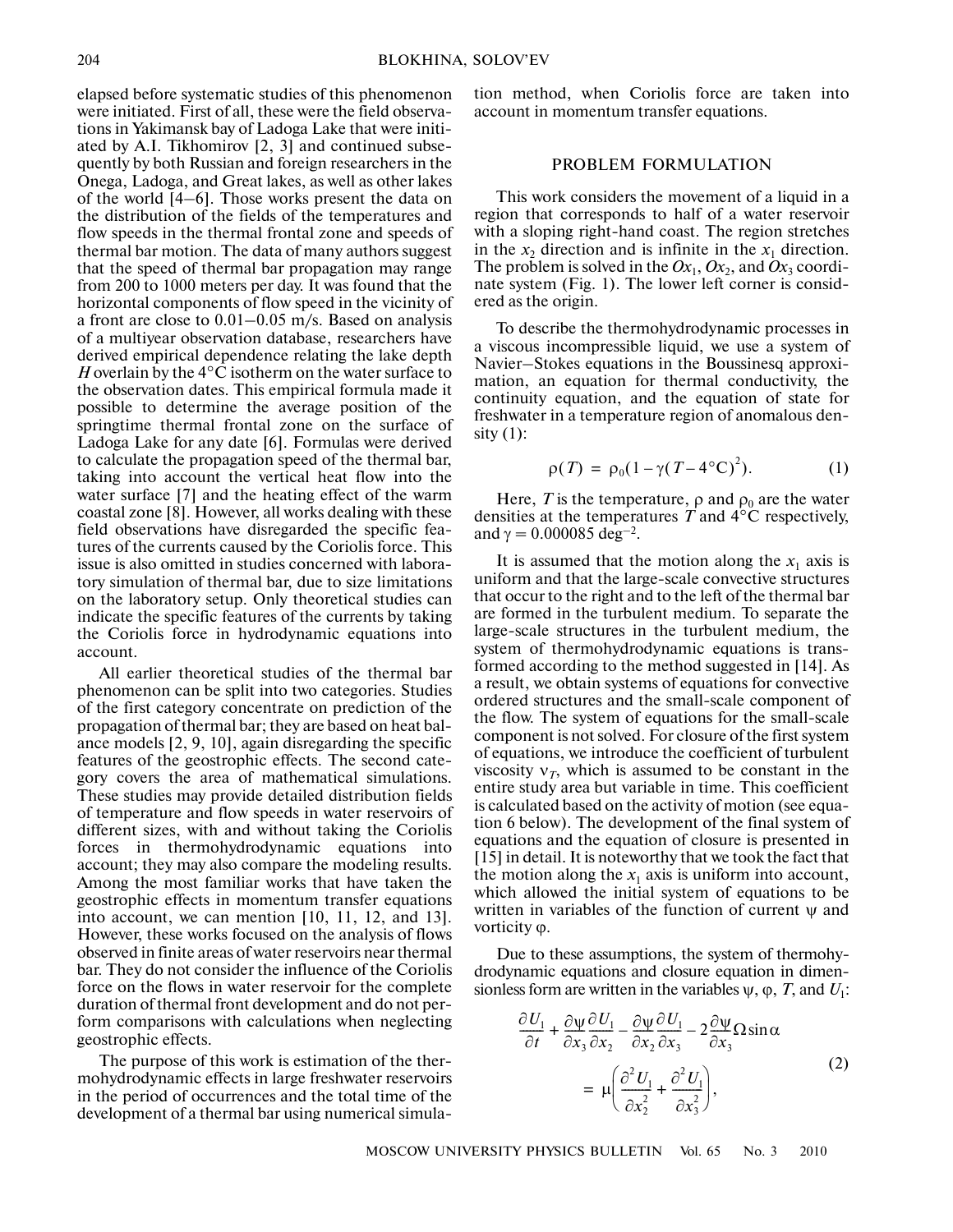$$
\frac{\partial \varphi}{\partial t} + \left( \frac{\partial \psi}{\partial x_3} \frac{\partial \varphi}{\partial x_2} - \frac{\partial \psi}{\partial x_2} \frac{\partial \varphi}{\partial x_3} \right) + 2 \frac{\partial U_1}{\partial x_3} \Omega \sin \alpha
$$
\n
$$
= \mu \left( \frac{\partial^2 \varphi}{\partial x_2^2} + \frac{\partial^2 \varphi}{\partial x_3^2} \right) - 2(T - T4) \frac{\partial T}{\partial x_2},
$$
\n(3)

$$
\frac{\partial T}{\partial t} + \left( \frac{\partial \Psi}{\partial x_3} \frac{\partial T}{\partial x_2} - \frac{\partial \Psi}{\partial x_2} \frac{\partial T}{\partial x_3} \right) = \mu \left( \frac{\partial^2 T}{\partial x_2^2} + \frac{\partial^2 T}{\partial x_3^2} \right), \qquad (4)
$$

$$
\Delta \psi = \varphi, \tag{5}
$$

$$
\mu^{2} = \left(\frac{v_{T}}{H\sqrt{gH}}\right)^{2} = \frac{c^{3}}{s} \int_{s}^{s} 4\left(\frac{\partial^{2} \psi}{\partial x_{2} \partial x_{3}}\right)^{2}
$$
\n
$$
\left(\frac{\partial^{2}}{\partial x_{1} \partial x_{2}}\right)^{2} = \frac{\partial^{2} \psi}{\partial x_{2} \partial x_{3}} \tag{6}
$$

$$
+\left(\frac{\partial^2 \psi}{\partial x_3^2} - \frac{\partial^2 \psi}{\partial x_2^2}\right)^2 ds - (T - T4) \frac{\partial T}{\partial x_3} ds,
$$

where  $U_1$  is the speed of water motion along the  $x_1$ coordinate, and  $\alpha$  is the geographic latitude. Here,  $\mu =$  $v_T/H\sqrt{gH}$  is the dimensionless coefficient of turbulent viscosity and *T*4 is the dimensionless temperature of the maximum density of freshwater. In converting the equations in dimensionless form, we choose scales as follows: the depth of the water reservoir *H* for the distances,  $\sqrt{1/\gamma}$  for the temperature,  $\sqrt{gH}$  for the speed, and  $\sqrt{H/g}$  for the time.

At the upper boundary of the modeled water reser voir  $(x_3 = H)$ , for the speeds we formulated the conditions corresponding to the free boundary for the speed and specified (assumed constant in time and in the area of the water reservoir) the balance radiative heat flux *Q* that heats the surface waters. At the bottom  $(x_3 = 0)$  and at the right-hand sloping  $(x_2 = LL_1)$  lateral boundary of the water reservoir, we specified the con ditions for sticking and impermeability for the speed and for the heat flux corresponding to springtime flows obtained from field observations. At the left-hand boundary  $(x_2 = 0)$  of the region, we specified the symmetry condition for all variables. At the initial time, the liquid in the water reservoir is assumed to be motionless and the temperature at the water surface is assumed to be less than 4°C.

Equations  $(2)$ – $(5)$ , together with the closure equation (6) and boundary and initial conditions, form a closed system of equations for simulating the dynam ics of the convective motion of water masses in a water reservoir in the period of thermal bar development. We considered a water reservoir in the northern hemi sphere of Earth at the geographic latitude  $\alpha = 60^{\circ}$ . Half of the modeled water reservoir has the length  $L_1 =$ 8880 m. The maximum depth *H* of the water reservoir is 150 m. The balance heat flux that arrives at the water surface is  $Q = 210$  W/m<sup>2</sup>.

To solve the obtained system of equations, we used an implicit absolutely stable finite-difference scheme.

The problem was solved with the help of the method of alternating directions on the spatial grid, which con sists of 1649 grid points with a dimensionless grid interval in time  $\tau = 4$ . For the approximation and calculation of the boundary conditions for the functions  $\psi$  and  $\varphi$ , we used the approach suggested in [16].

# MATHEMATICAL SIMULATION RESULTS

We will describe the dynamics of thermal bar devel opment. Figure 2a presents the fields of distribution of the temperature *T* and Fig. 2b presents those for the function of current Ψ with the timestep  $\Delta t = 7.25$  days. Solids and dashed lines on the figure correspond to the cases when the Coriolis force is taken ( $\Omega \neq 0$ ) and not taken into account  $(\Omega = 0)$  respectively. Heat influx to the water leads to the fact that the surface waters near the coast attain the temperature for their maximum density (4°C). A frontal interface, namely a thermal bar, starts to form. In this region, warm surface waters descend, simulating downward flow in the narrow band extending from the surface to the bottom of the water reservoir. Simultaneously, in the central part of the water reservoir, the ascent of cold deep waters takes place, which, upon heating, are displaced toward the temperature front with maximum-density waters (Fig. 2,  $t_1$ ). Thus, the water reservoir becomes separated into two regions, which do not exchange water in the horizontal plane. The front of the thermal bar, which is generally located parallel to the coastal line, gradually migrates to the lake center (Fig. 2,  $t_1-t_6$ ). The liquid moves counterclockwise in the coastal cell, and it moves clockwise in the deep cell. At the begin ning of the water reservoir heating, a deep convective vortex encompasses the entire water reservoir. As far as the surface of the water reservoir warms up, the speed liquid circulation in the deep cell slows down. Simul taneously, the deep cell shrinks, and the coastal cell, on the contrary, grows, replacing the deep circulation. The circulation speed in the coastal cell increases with delivery of heat to the water reservoir surface. The thermal bar disappears (Fig.  $2, t_7$ ) when the temperature of the entire area of the water reservoir becomes larger than 4°C. At the same time, the coastal cell occupies the entire region from the right-hand coast to the center of the water reservoir. Analysis of the motion of the thermal bar in the modeled water reser voir showed that 57.3 days elapse from the time of the appearance of the thermal front to its disappearance, and that the average speed of the motion of the 4°C isotherm is 155 m/day. The obtained values qualita tively agree with the data of field observations in differ ent water reservoirs [6, 7, and 10], both for the speed (200–1000 m/day) and the decay time of the thermal  $bar (1–3 months)$ . From Fig. 2 it is seen that the action of the Coriolis force in the modeled water reservoir leads to marked deceleration of the development pro cess of the thermal bar, which is observed for a few more days. Here, it should be remembered that the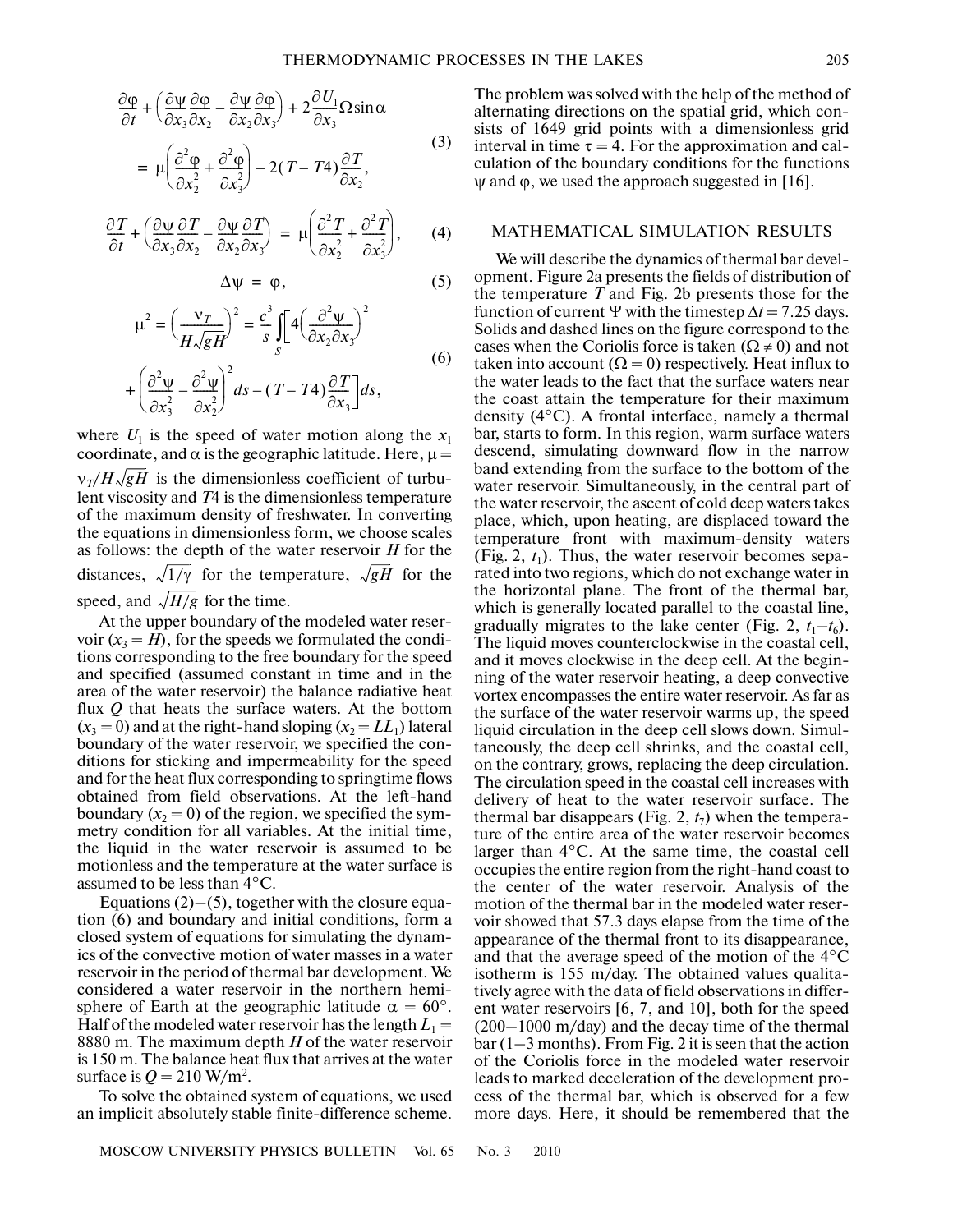

**Fig. 2.** Fields of distributions of temperature  $T$  (a) and and function of current  $\Psi$  (b) in the  $(x_1, x_2)$  plane with the time step  $t =$ 7.25 days. Dashed lines indicate calculations disregarding the Coriolis force ( $\Omega = 0$ ), and solid lines indicate calculations with inclusion of Coriolis force.

water reservoir heating goes all day long, i.e., without taking into account the diurnal variation of thermal balance; therefore, the lifetime of the thermal bar may have been underestimated by a factor of approximately two. The estimate of the average speeds of the liquid motion in the water reservoir within the lifetime of the thermal bar is presented in the Table, which displays the decrease of the average horizontal speed of the liq uid circulation  $U_2$  in the water reservoir by approximately 20% ( $\Omega \neq 0$ ).

The mean speeds of liquid motion in a water reservoir within the lifetime of a thermal bar

| $U_i \times 10^{-3}$ , m/s | $\Omega = 0$ | $\Omega \neq 0$ |
|----------------------------|--------------|-----------------|
| $U_1$                      |              | 6.5             |
| $U_2$                      | 1.2          | 0.9             |
| $U_3$                      | 13.0         | 10.0            |

We will consider the effect of Coriolis force on the speed of propagation of a thermal bar during its motion from the right-hand sloping coast to the center of the water reservoir. The spatial distribution of the circulation speed and direction in the study water res ervoir with time step  $\Delta t = 14.5$  days (taking into account the Coriolis force) is plotted in Fig. 3. Here, we clearly see how the liquid velocity is deflected to the right from the straight-line motion (in the case when  $\Omega = 0$ ). It is seen that the vector of velocity may be deflected by as much as  $10^{\circ}$  on the water reservoir surface, suggesting that the model water reservoir should have a sufficient size, so that the geostrophic effects can be studied.

At the initial stage of the water reservoir heating, the 4°C isotherm, which is indicated by the solid line (Fig. 2,  $t_1$ – $t_3$ ), shifts faster along the *x*<sub>2</sub> axis toward the center of the modeled water reservoir than does the 4°C isotherm indicated by the dashed line; that is, the speed of the motion of the thermal bar is somewhat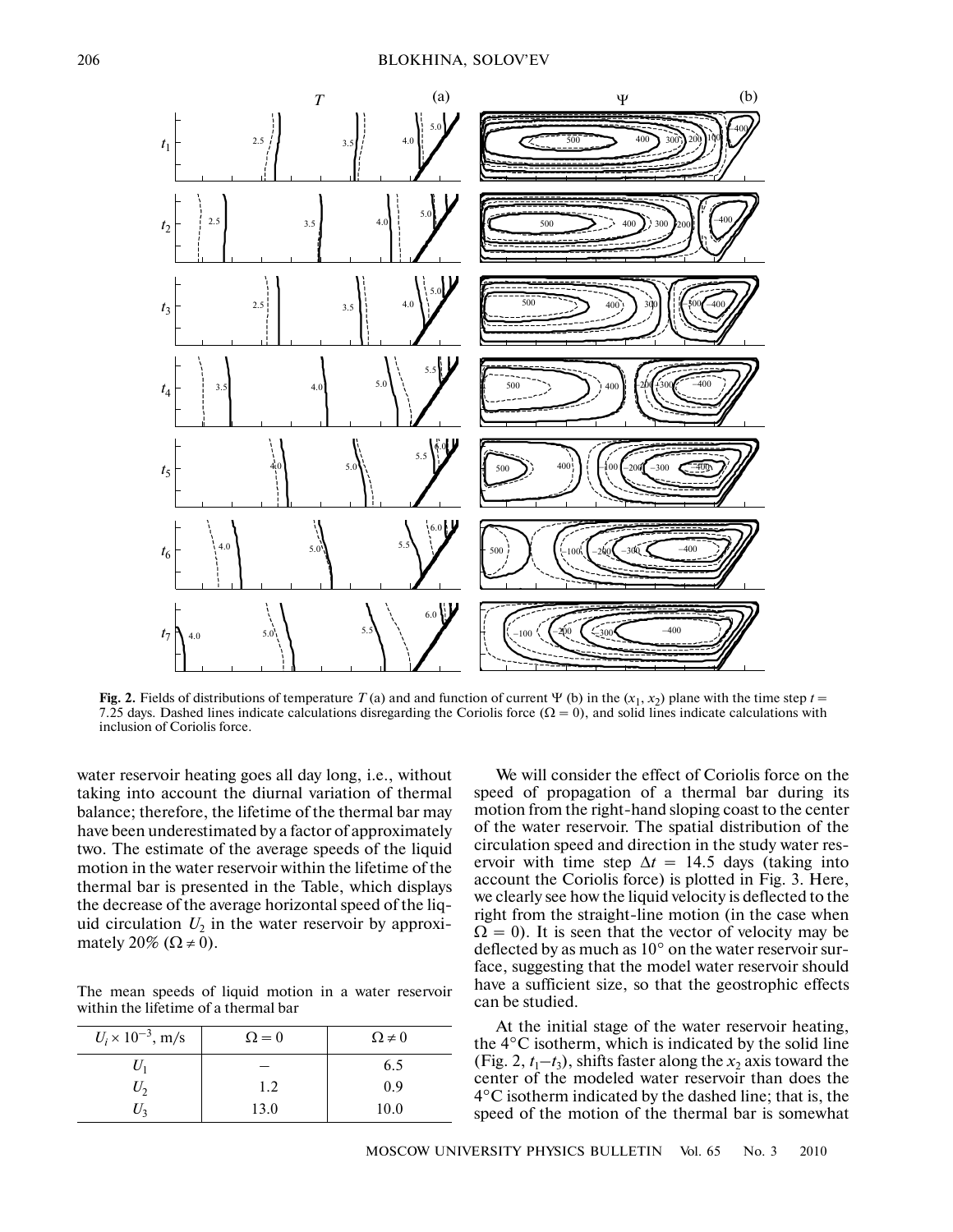

**Fig. 3.** Fields of the distribution of the water current speed  $U(x_1, x_2, x_3)$  in the modeled water reservoir, calculated with the time step  $t = 14.5$  days, taking into account the Coriolis force in the hydrodynamic equations.

larger when the Coriolis force is taken into account. This can be seen from the dependence of the Rossby number ( $\text{Ro} = V/\Omega L$ ) on the water reservoir heating time (Fig. 4). Increase of the speed of the thermal bar motion under the influence of the Coriolis force is caused by a decrease of the mean speed of the liquid circulation in the deep circulation cell, which has a large range at the initial stage of the thermal bar for mation (Fig. 4). When the thermal bar is in half way to the water reservoir center (Fig. 2,  $t_4$ ), the cells are close in size and the average speed of the liquid circulation is of the same order of magnitude in both cells (Fig. 4,  $t \approx 29$  days). Then, the migration speed of the thermal bar, when the Coriolis force acts, becomes markedly less (Fig. 2,  $t_5$ – $t_7$ ). This is because the average speed of the liquid circulation is much less in the coastal circu lation cell, encompassing the entire modeled water reservoir (Fig. 4).

## **CONCLUSIONS**

Despite considerable simplification, the numerical estimates turned out to be rather close to the data of the field observations [6, 7, 10].

The analysis of the numerical results identified two stages in the general pattern of the convective motions in the water reservoir. Under the impact of the Coriolis force the velocity of the shift of the thermal bar towards to the water reservoir center is increased at the



**Fig. 4.** Dependence of the Rossby–Obukhov number on the time of the water reservoir heating. Dashed line indi cates calculations disregarding the Coriolis force ( $\Omega = 0$ ), and solid lines indicate calculations the with inclusion of the Coriolis force.

initial stage of the water reservoir heating, and it is decreased at the final heating stage. Such a character of motion seems to occur because of the differences in the size of the regions with waters that are involved in the convective circulations in deep- and shallow-water regions of the modeled water reservoir at different times.

Inclusion of the Coriolis effect in the mathematical simulation led to the reduction of the mean horizontal speed of the liquid circulation in both circulation cells by approximately 20% and to lengthening of the time of existence of the thermal bar in the water reservoir by approximately 5%.

The obtained results indicate that the geostrophic effects that occur in extended water reservoirs mark edly influence the dynamics of the convective flows and on the formation and development of thermal bars This results also indicates that the Coriolis forces should be accounted for in the equations of hydrody namics during mathematical simulations.

#### REFERENCES

- 1. F. A. Forel', *Guide on Lake Research (General Limnol ogy)* (St. Petersburg, 1912) [in Russian].
- 2. A. I. Tikhomirov, Izv. Vsesoyuz. Geogr. Ob-va **91**, No. 5, 424 (1959).
- 3. A. I. Tikhomirov, Izv. Vsesoyuz. Geogr. Ob-va **95**, No. 2, 134 (1963).
- 4. G. K. Rodgers, in *Proc. of the 11th Intern. Conf. on Great Lakes Res., Wisconsin, Apr. 18–20,* 1968, p. 942.
- 5. D. W. Hubbard and I. D. Spain, in *Proc. of the 16th Conf. on Great Lakes Research, Ann Arbor* (Michigan, 1973), p. 735.
- 6. M. A. Naumenko and S. G. Karetnikov, Meteorol. Gidrol., No. 4, 107 (1998).
- 7. A. I. Tikhomirov, *Thermal Conditions of Large Lakes* (Nauka, Leningrad, 1982) [in Russian].